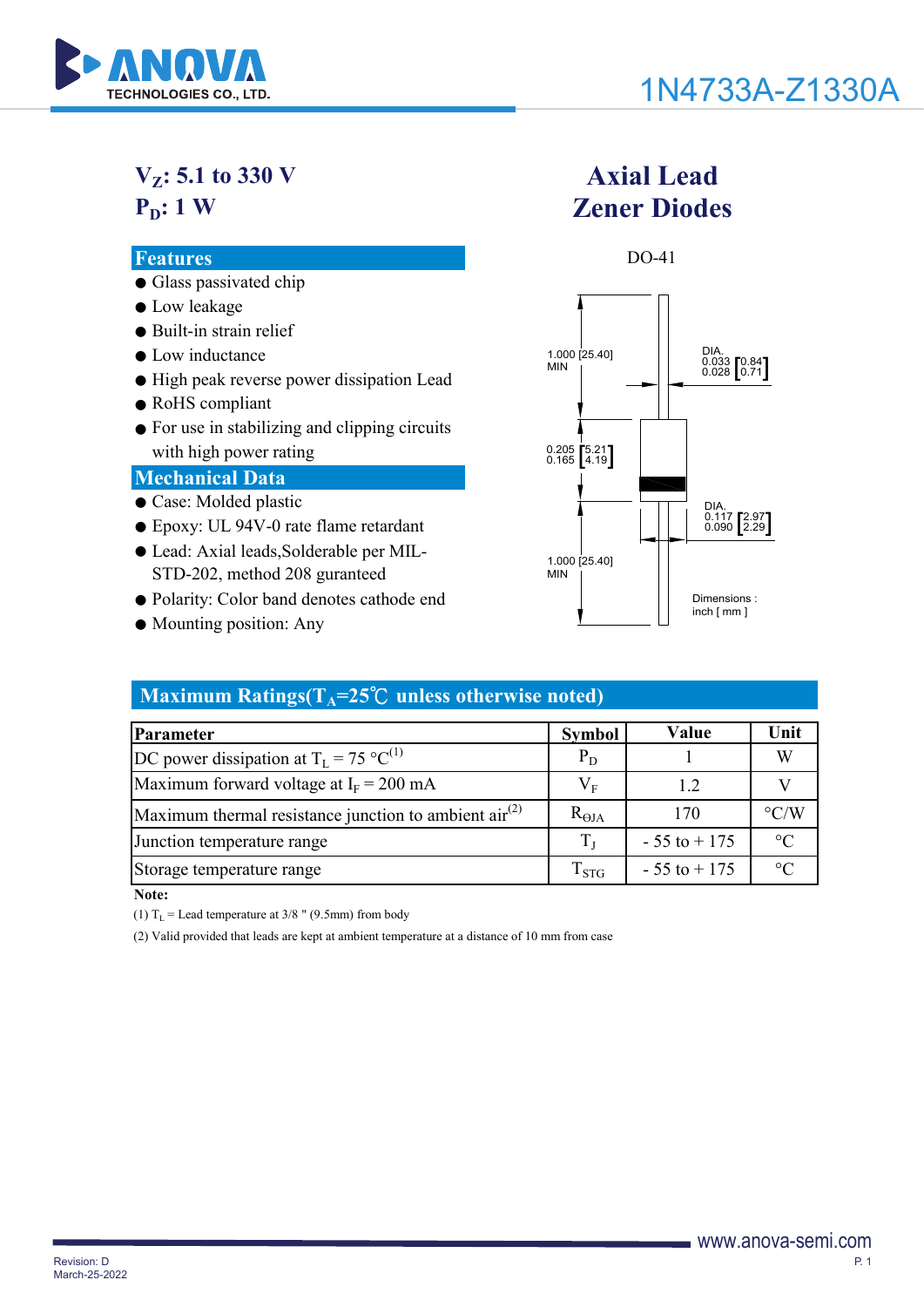

### **Ratings and Characteristics Curves (T<sub>A</sub>=25℃ unless otherwise noted)**





Fig. 1 - Power Temperature Derating Curve Fig. 2 - Temperature Coefficients v.s. Zener Voltage



Fig. 3 - Typical Thermal Resistance v.s. Lead Length